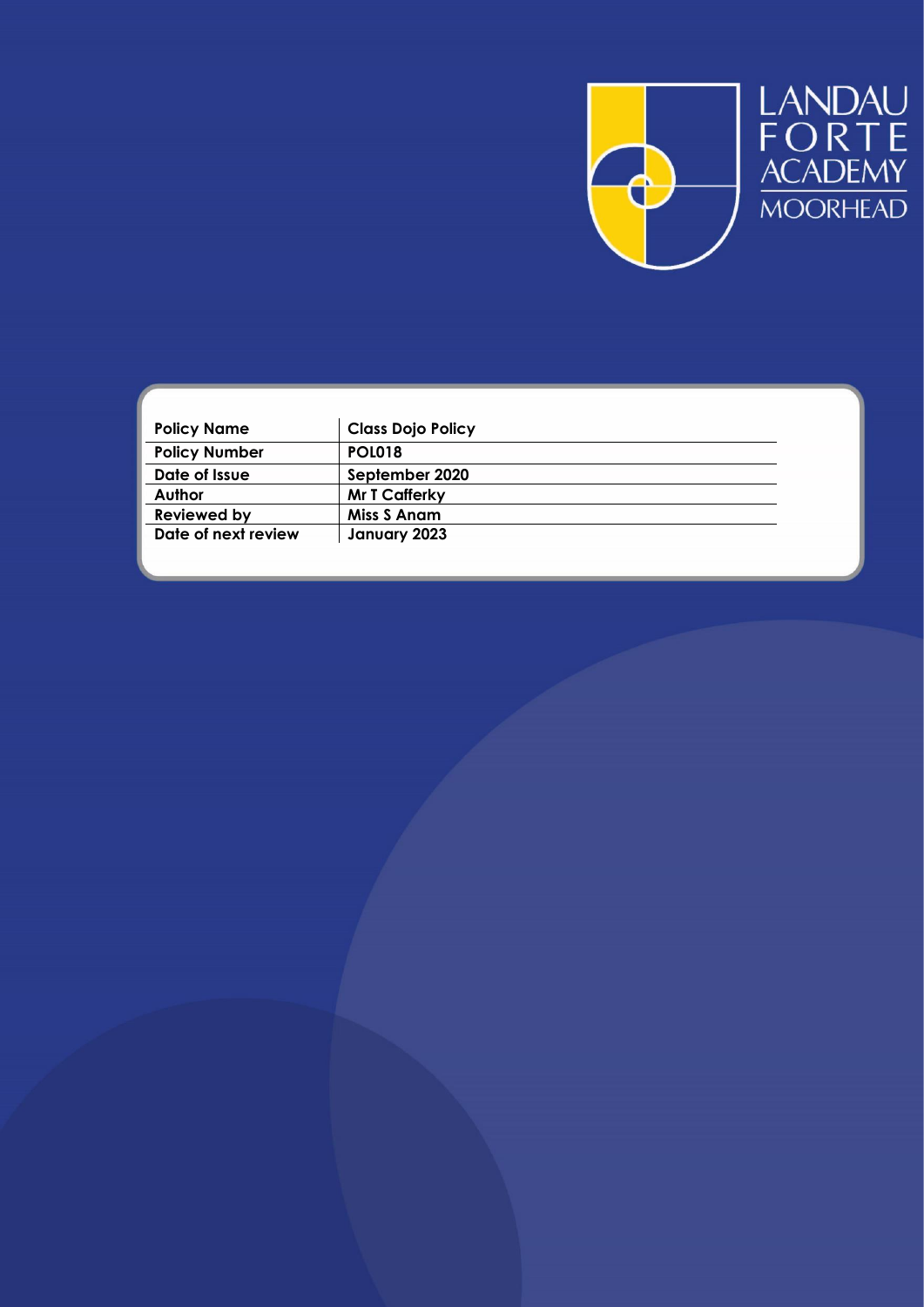| <b>Review date</b> | By whom          | <b>Summary of changes made</b> | <b>Date</b><br>implemented |
|--------------------|------------------|--------------------------------|----------------------------|
| January 2022       | <b>Miss Anam</b> | Parent agreement added         | January 2022               |
|                    |                  |                                |                            |
|                    |                  |                                |                            |
|                    |                  |                                |                            |
|                    |                  |                                |                            |
|                    |                  |                                |                            |
|                    |                  |                                |                            |
|                    |                  |                                |                            |
|                    |                  |                                |                            |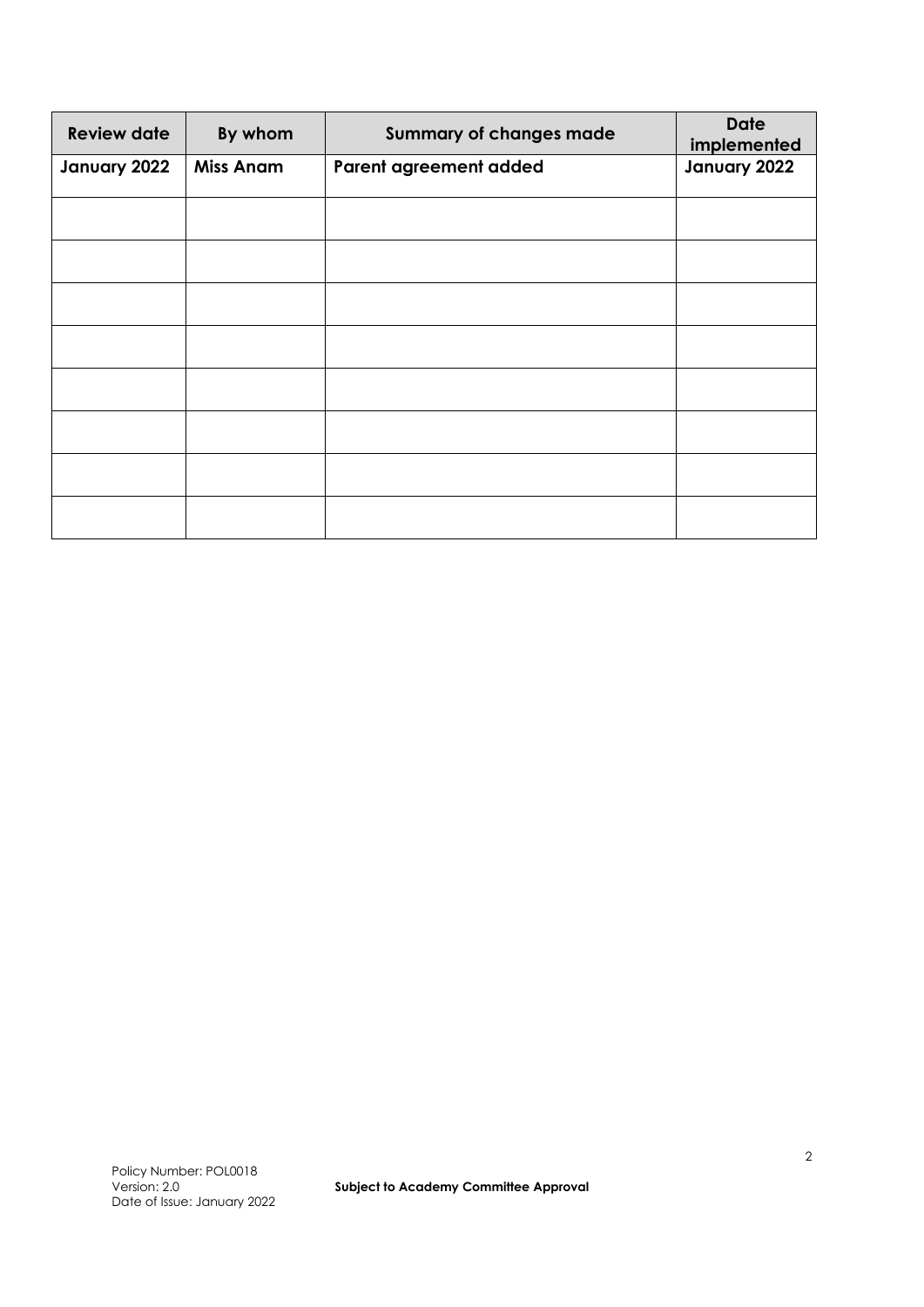This policy outlines the use of Class Dojo at Landau Forte Academy Moorhead. Class Dojo has rapidly become a great communication tool between parents/carers and teachers. Teachers use it as a communication platform to encourage children and to get parents/carers engaged in their children's learning.

Class Dojo has a reward component- Dojo points which will coincide with our school behaviour policy. Without exception, success is to be celebrated at all levels and all staff will use Class Dojo as much as possible, wherever and whenever it is appropriate. Therefore, Dojo points should not be taken away from a child. Dojo points should be given to students for progress, attainment, good behaviour, and good citizenship. Parents will be notified via the app when children receive Dojo points, showcasing children's achievements.

Teachers are expected to create a 'Be a Blackbelt learner!' display in their classroom to celebrate the children's success. This display will promote positive learner behaviour and encourages children to aim for the 'blackbelt' and earn as many Dojo points as possible. Full use of the Dojo point system should be made by teachers in every classroom. Dojo points should be added by adults working in the class. Dojo points can be allocated to an individual or to groups of children for the reasons listed below:

1 to 3 Dojo points are awarded to an individual for:

- Promoting the school learning values: Believe, Dream and Achieve.
- Demonstrating the attributes of a growth mindset
- An exemplary learning outcome
- Promoting the class expectations

A maximum of 5 Dojo points are awarded to an individual for:

- 5 times reading at home per week.
- Sticker/reward from AHT, Deputy, Head
- Star of the week

Above is the display expectation in each classroom. This will create a healthy competition between the pupils in classrooms to reach the different Dojo belts and promote a positive learning environment. As shown on the display, teachers can add 'Dojo coupons' for pupils earn on their journey become a 'blackbelt learner.'

The Dojo points will be accumulated over the term to give children plenty of opportunities to earn their black belt and at the end of each term, classes will hold a special recognition to showcase pupils who have reached the "black belt' and special black belts will be given out to the pupils by Mrs McNeil. The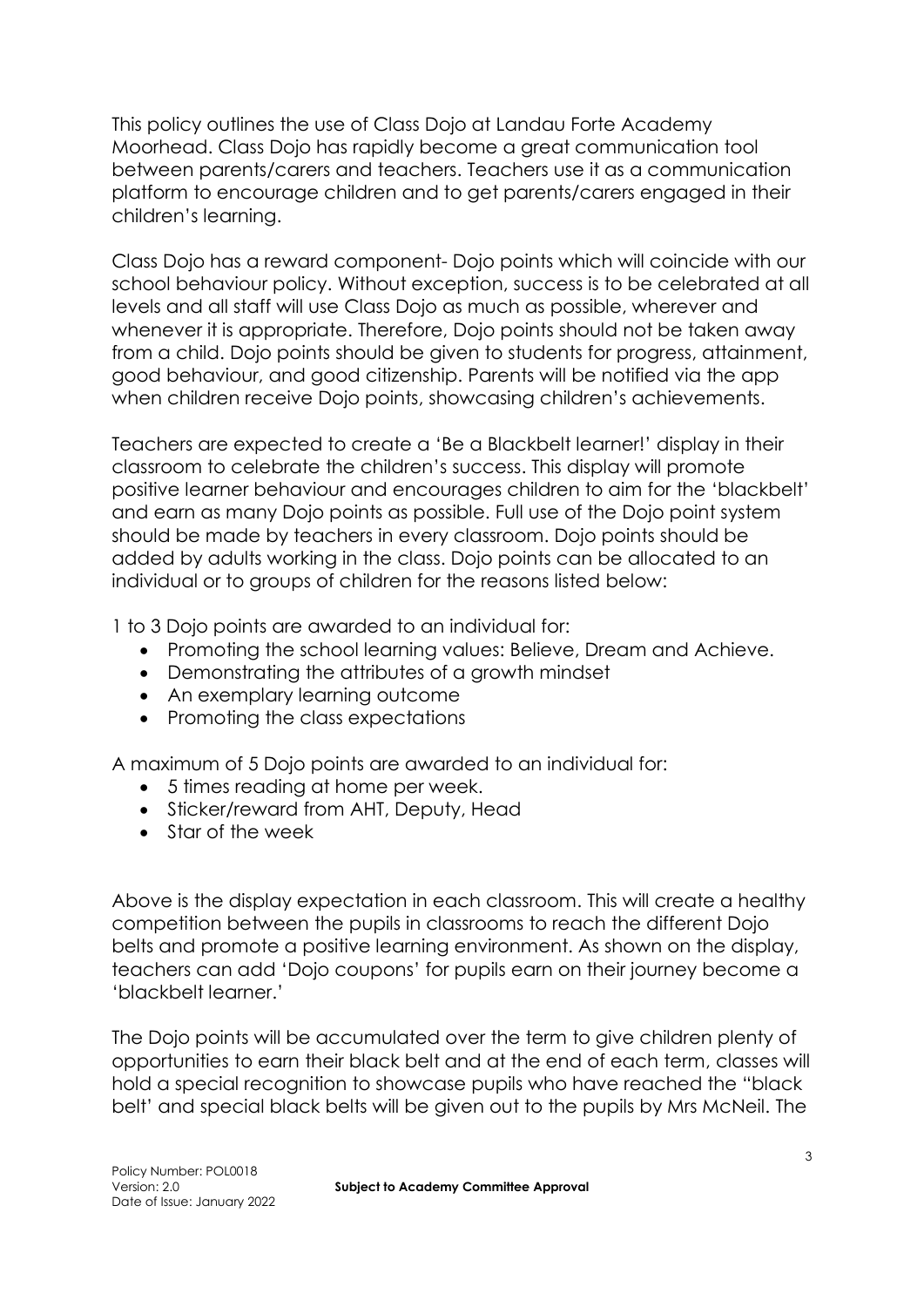Dojo points will be reset each term (three times a years) to allow all children to try their best to become 'blackbelt learner' each term.

Our rewards system is based on our school values, growth mindset and children making 'respectful choices' about their learning behaviours and respecting others right to learn. It is recognised by all staff at Moorhead that for children to learn, they need to make mistakes, within a safe environment.

Children will make mistakes with their learning and their behaviour. However, these mistakes should be new mistakes. Through discussion, children should be encouraged to articulate the mistake that has been made and how they will address this next time. Children may need support from adults to empower and support them to do this. Teachers can communicate with parents on Class Dojo's 1:1 messaging service to share any behavioural concerns about pupil to their parent/carer.

We believe that an effective partnership between home and school is beneficial in supporting children in their learning. As a result, class Dojo is being used as a main communication tool to connects parents/carers, teachers, and children. We have outlined the teacher, parent/carer responsibilities for effective communication and engagement on class Dojo below.

During remote learning, teachers can create engaging content including videos and interactive tasks for children to complete. Parents can be kept informed of class events and see evidence of their child's work and learning environment. They can communicate with teachers via 1:1 messaging.

## **Teacher Responsibilities:**

- Teachers are expected to access their Class Dojo account via the website www.classdojo.com and download the app onto their school laptop and iPad.
- Teachers are expected to post the minimum of 2 post updates on their class page per week. The number of posts teachers make and the content, which must be appropriate or relevant, is at the discretion of the teacher. The following should be a minimum though:
	- regular reminder posts about swimming/PE days/home learning deadlines and/or other important class events such as trips or assemblies.
	- weekly celebrations of work should be shared either individually to parents or via the class newsfeed.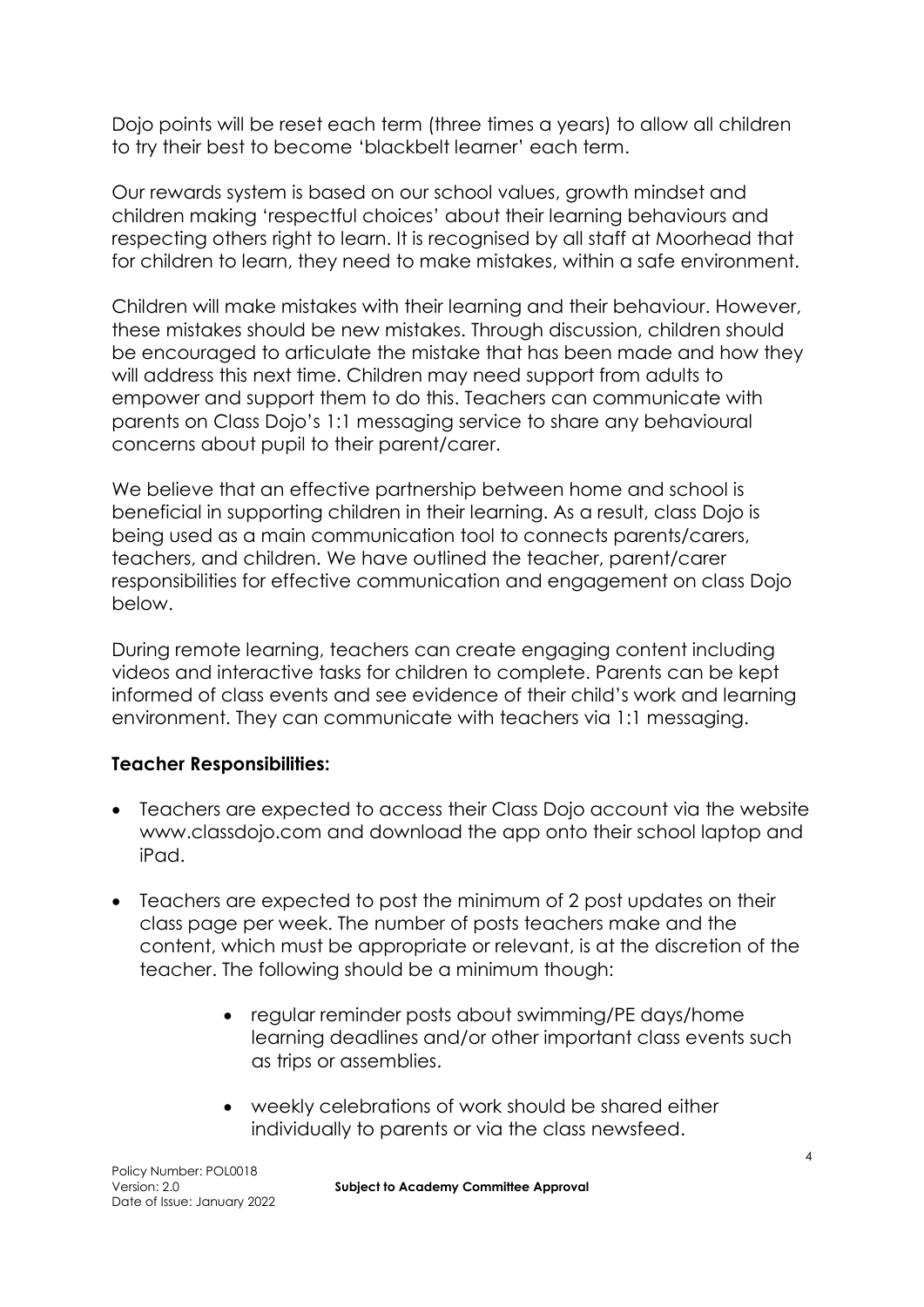- All members of staff using Class Dojo are asked to set a 'quiet hours' on their page, this is when messages will not be read or responded to out of the designated hours. The agreed quiet hours are between 8:00am - 5:00pm, Mondays to Friday, and all-day Saturday and Sunday.
- It is not expected that teachers will need the app on their mobile device, as we must be mindful of the impact this may have on their personal time.
- Teachers are respectfully reminded to not engage in any conversations about personal matters via the class page or the messaging service or get into lengthy discussions. If a message from a parent requires more than a simple response, then a phone discussion is more appropriate.
- Teachers must make themselves fully aware of the children who are in LA care or who do not have permission to have their photographs shared on Class Dojo and ensure that these children do not appear on Class Dojo.

## **Parent/Carer Responsibilities:**

- Agree to follow the Parent User Agreement Form (appendix 1) before using Class Dojo.
- If you have any questions, queries, or concerns, do feel free to message your child's teacher on Class Dojo and they will also keep in touch with you via Class Dojo. You can still leave messages at the front office, send emails, and communicate with the school in the same ways you use to. If a matter cannot be easily resolved via the messaging service, the class teacher will arrange a phone call or meeting.
- To maintain the well-being of our class teachers, as well as ensuring they have a work life balance, we ask that you bear in mind that though teachers can be messaged by you at any time, they will not respond back to the message during the 'quiet hours'
- Teachers will not be able to respond to your messages on weekends and any other time outside of the stated period. If it is an urgent concern or query, please do follow the channels of communications that you would have done previously.
- Parents must be polite and respectful when messaging teachers or commenting on the class news feed. Any inappropriate comments will be removed/blocked, and the service may be removed.
- Parents must ensure that their child uses Class Dojo safely and support them in uploading evidence of learning.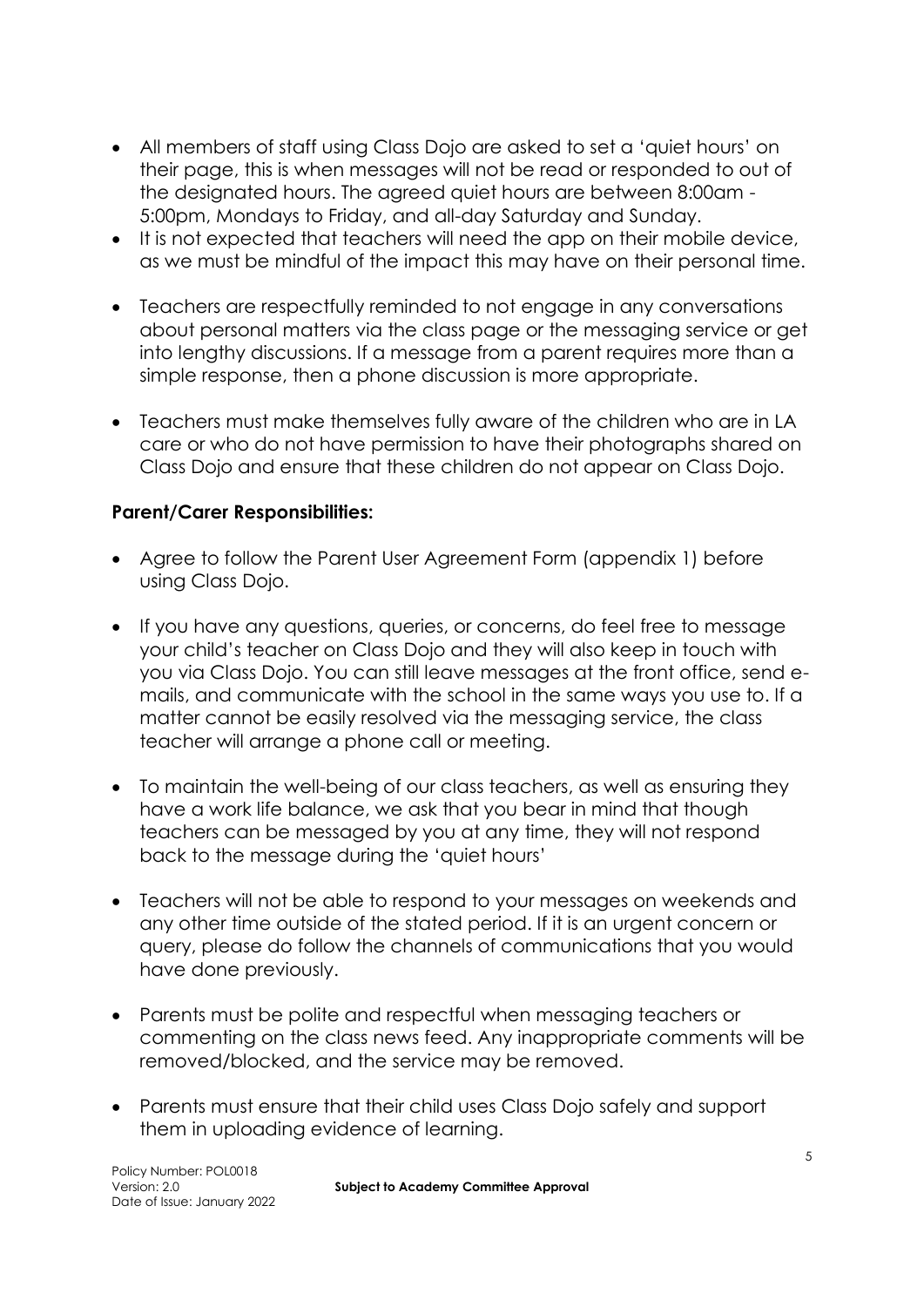Policy Number: POL0018 Date of Issue: January 2022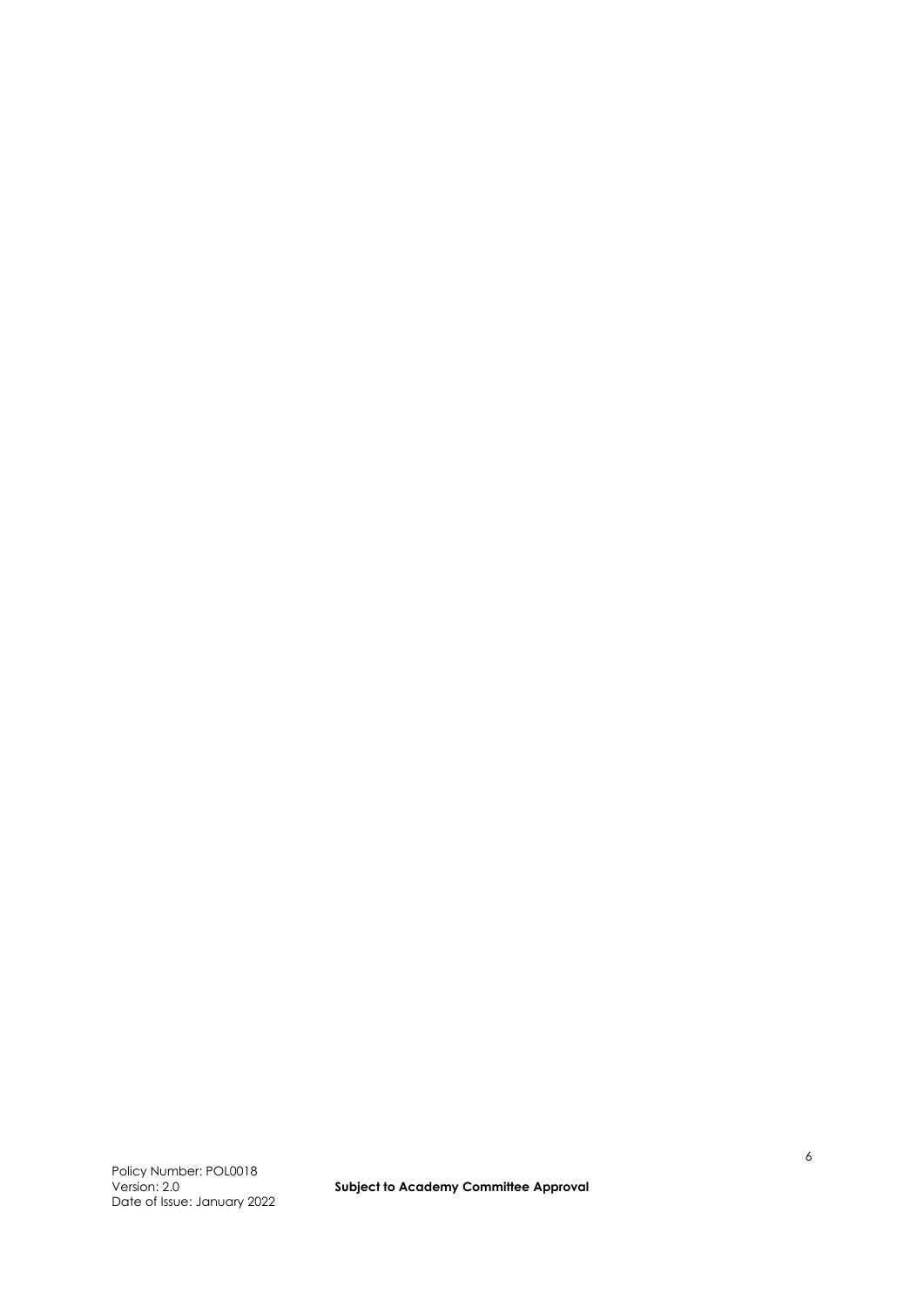Appendix 1

## **Class Dojo Parent User Agreement Form**

Parents/Carers must agree to the following to join Landau Forte Academy Moorhead's Class Dojo account.

- I have read and understood the school's Class Dojo Policy.
- I give permission for my child to use Class Dojo.
- I agree to the school posting pictures of my child, their work and positive comments about my child on Class Dojo, which could be viewed by other members.
- I am aware that all images posted on Class Dojo remain the property of Landau Forte Academy Moorhead and should not be reproduced. I agree not to copy or reproduce images, e.g., as screen shots, or post them on social media.
- I agree that any messages or information I send to the school will be positive, respectful and in keeping with the positive spirit of Class Dojo and the school policies. I understand that teachers will only access Class Dojo Monday to Friday 8am-5pm and I will wait up to 24 hours for a response before contacting again.
- I agree not to post negative messages or raise serious concerns on the Class Dojo site. Should I have any complaints or concerns related to my child's education or care, I agree to raise the issue using the stages identified in the school's Complaints Procedure and Policy. (Note – This policy is available on the school website or in person from the school office.)
- I agree not to share my password with anyone other than immediate family members, e.g.spouse.

If I have any concerns, queries or questions regarding Class Dojo or any content posted on the site, I will raise them with the Deputy Headteacher or the Headteacher.

Signed …………………………………………………………

Parent of ………………………………………… Class …………………………………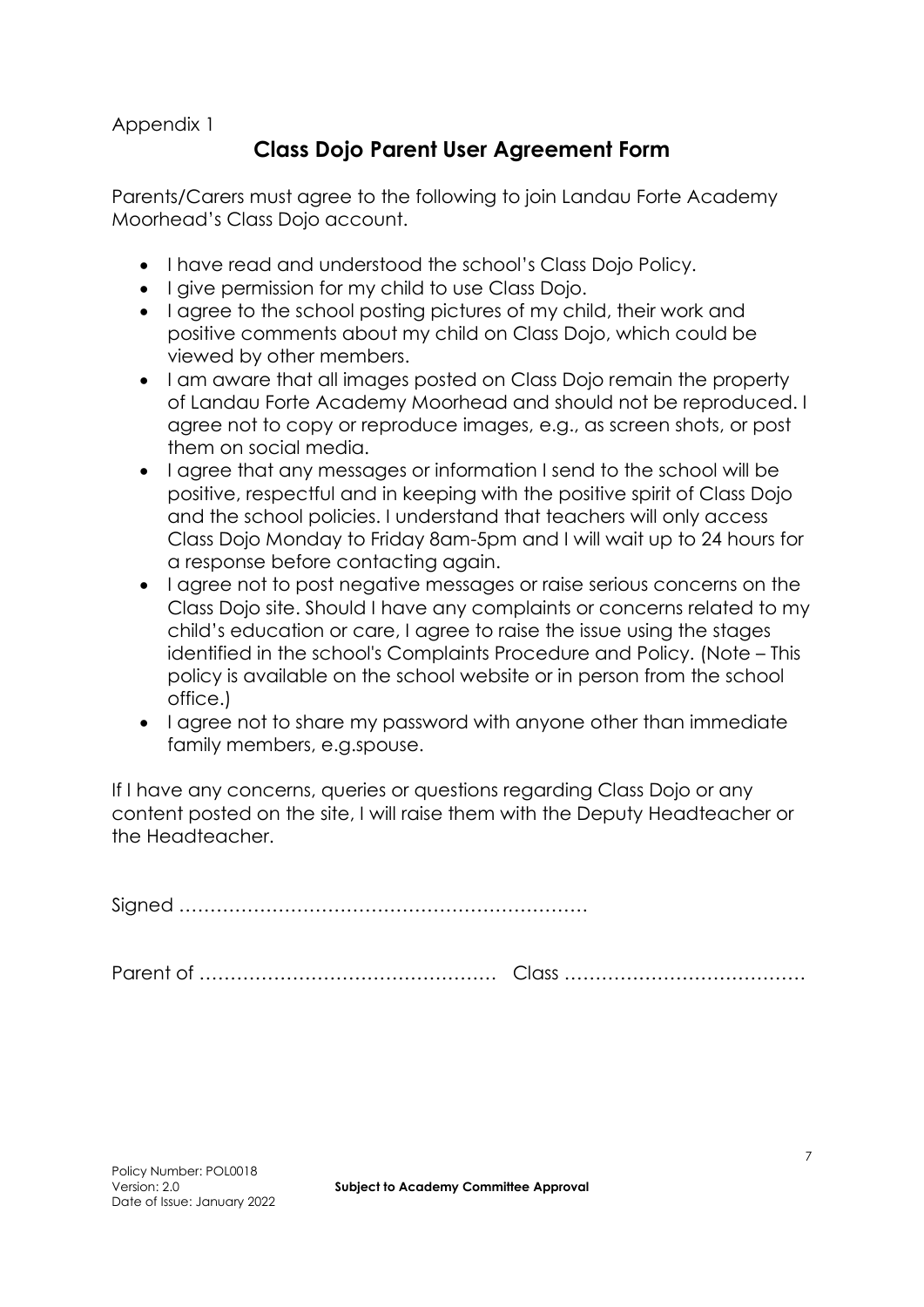## **Privacy**

When using Class Dojo you will be subject to the Privacy Policy and any posted guidelines, policies or rules applicable to specific features of the Class Dojo Website or ClassDojo App. Details of the policy can be found on <https://www.classdojo.com/en-gb/terms/>

ClassDojo is a U.S. based company, so pupil data may move outside the EU. As such, in compliance with GDPR, parents need to be informed of this fact and give consent for this. The school has updated its privacy notice to acknowledge that this data is moving outside the E.U. and will also maintain a data impact assessment on Class Dojo. Parents should be aware of the ClassDojo privacy notice and information regarding security measures for outside the U.S. Class Dojo complies with the EU – U.S. Privacy Shield Framework. The privacy shield is a framework that governs how data is transported safely and securely between the EU and US and has been developed by both sides. To learn more about the Privacy Shield program, and to view ClassDojo certification, please visit <https://www.privacyshield.gov/>

With respect to personal data received or transferred pursuant to the Privacy Shield Frameworks, ClassDojo is subject to the regulatory enforcement powers of the U.S. Federal Trade Commission. In 5 certain situations, ClassDojo may be required to disclose personal data in response to lawful requests by public authorities, including to meet national security or law enforcement requirements. For full details of the ClassDojo privacy notice and security measures outside the U.S. see:

<https://www.classdojo.com/privacy>

You may also be interested in watching the video in the link below which gives a brief, simpler explanation of some the security and privacy controls on ClassDojo.<https://vid.ly/7d4i1b>

The school reserves the right to deny further access to the school's ClassDojo account in the event of violation of these terms.